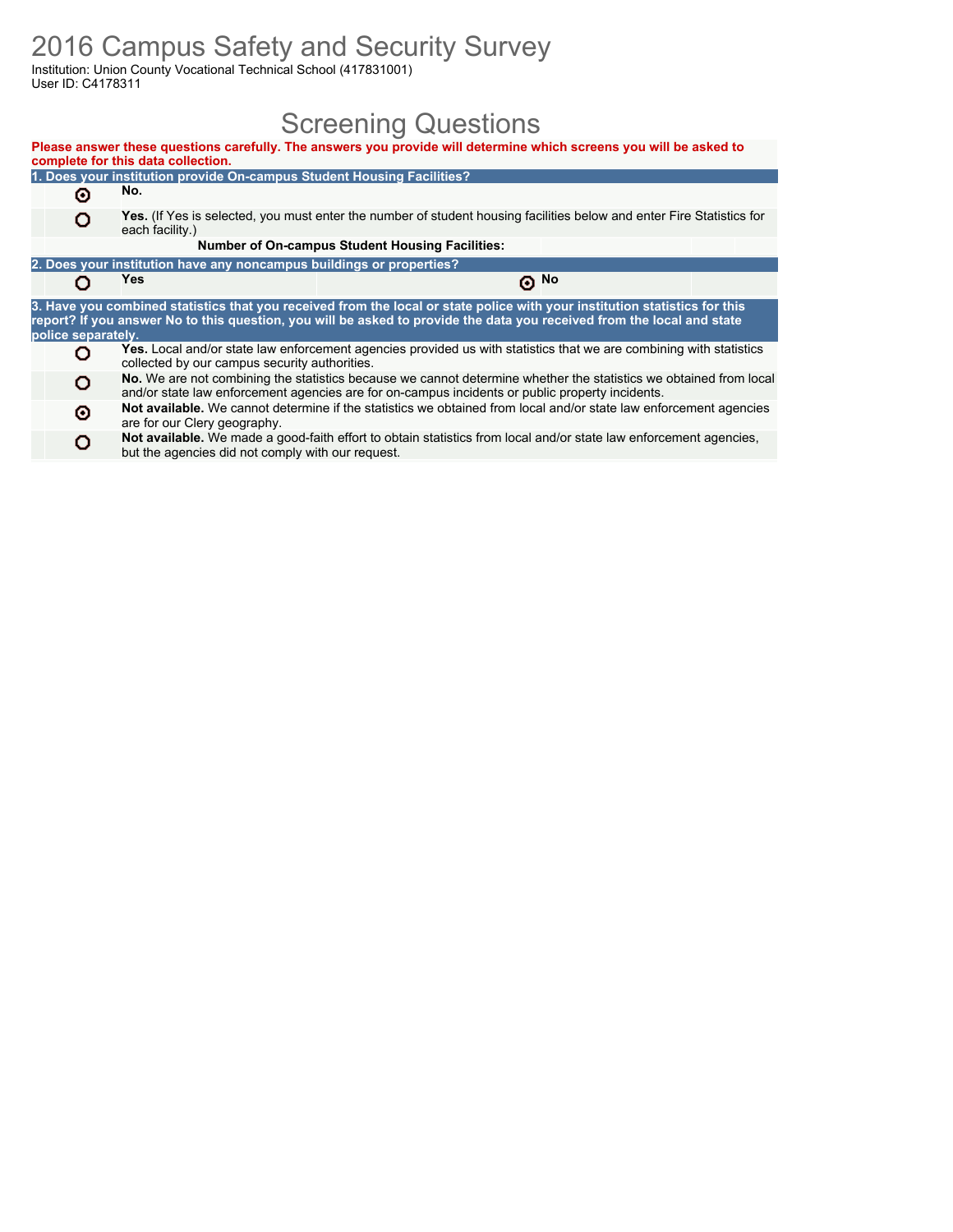# Criminal Offenses - On campus

| For each of the following criminal offenses, enter the number reported to have occurred On Campus. |                             |      |              |  |  |  |  |  |  |  |
|----------------------------------------------------------------------------------------------------|-----------------------------|------|--------------|--|--|--|--|--|--|--|
|                                                                                                    | Total occurrences On campus |      |              |  |  |  |  |  |  |  |
| Criminal offense                                                                                   | 2013                        | 2014 | 2015         |  |  |  |  |  |  |  |
| a. Murder/Non-negligent manslaughter                                                               | 0                           |      |              |  |  |  |  |  |  |  |
| b. Negligent manslaughter                                                                          | 0                           |      | 0            |  |  |  |  |  |  |  |
| c. Sex offenses - Forcible                                                                         | 0                           |      |              |  |  |  |  |  |  |  |
| d. Rape                                                                                            |                             | O    | 0            |  |  |  |  |  |  |  |
| e. Fondling                                                                                        |                             | 0    | 0            |  |  |  |  |  |  |  |
| f. Sex offenses - Non-forcible                                                                     |                             |      |              |  |  |  |  |  |  |  |
| g. Incest                                                                                          |                             | 0    | 0            |  |  |  |  |  |  |  |
| h. Statutory rape                                                                                  |                             | ŋ    | <sup>n</sup> |  |  |  |  |  |  |  |
| i. Robbery                                                                                         |                             |      | O            |  |  |  |  |  |  |  |
| j. Aggravated assault                                                                              | $\Omega$                    | ŋ    |              |  |  |  |  |  |  |  |
| k. Burglary                                                                                        | $\Omega$                    | O    |              |  |  |  |  |  |  |  |
| I. Motor vehicle theft (Do not include theft from a motor vehicle)                                 | $\Omega$                    |      |              |  |  |  |  |  |  |  |
| m. Arson                                                                                           | 0                           |      | 0            |  |  |  |  |  |  |  |

### **Caveat:**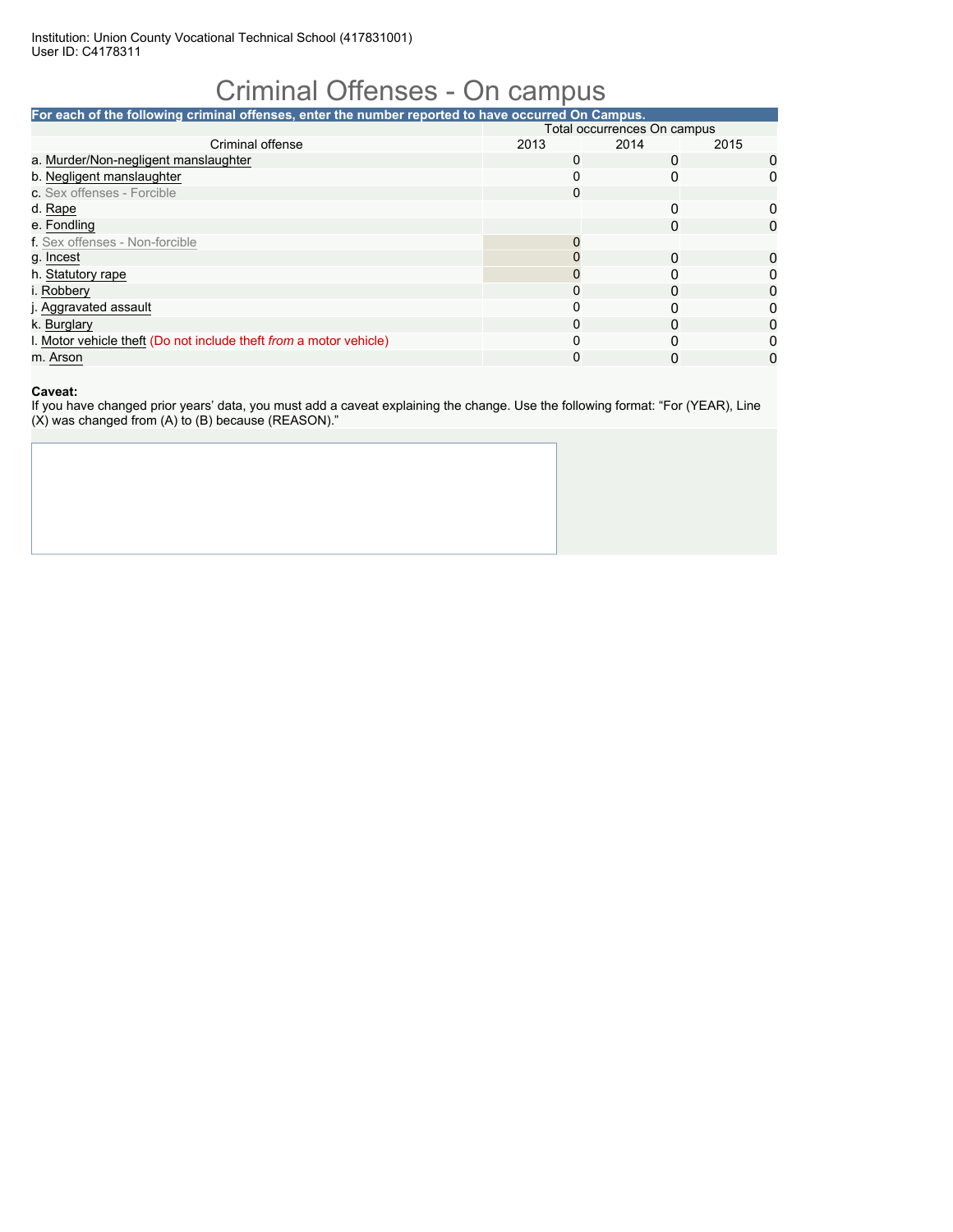## Criminal Offenses - Public Property

| <b>Total occurrences on Public Property</b> |          |      |                                                                                                             |  |
|---------------------------------------------|----------|------|-------------------------------------------------------------------------------------------------------------|--|
| 2013                                        | 2014     | 2015 |                                                                                                             |  |
| $\Omega$                                    |          |      | 0                                                                                                           |  |
| $\Omega$                                    | 0        |      |                                                                                                             |  |
| 0                                           |          |      |                                                                                                             |  |
|                                             | 0        |      | 0                                                                                                           |  |
|                                             | 0        |      | 0                                                                                                           |  |
|                                             |          |      |                                                                                                             |  |
|                                             | $\Omega$ |      | 0                                                                                                           |  |
|                                             |          |      |                                                                                                             |  |
| 0                                           | 0        |      | O                                                                                                           |  |
| $\Omega$                                    |          |      |                                                                                                             |  |
| 0                                           |          |      |                                                                                                             |  |
| $\Omega$                                    |          |      |                                                                                                             |  |
| 0                                           |          |      | O)                                                                                                          |  |
|                                             |          |      | For each of the following criminal offenses, enter the number reported to have occurred on Public Property. |  |

### **Caveat:**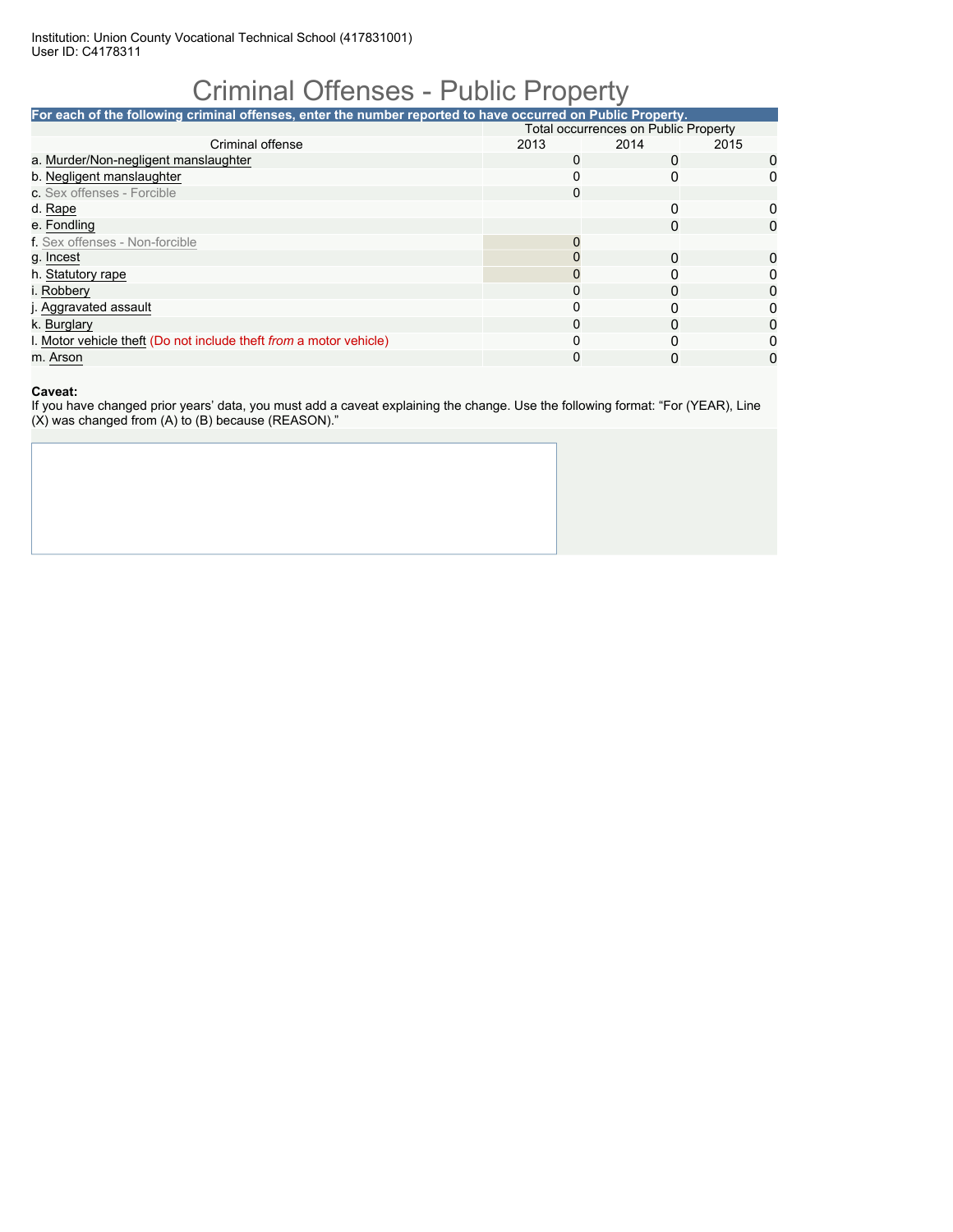### Hate Crimes - On campus

#### **For the criminal offenses listed below, first enter the total number of Hate Crimes that were reported to have occurred On campus. Then break down each total by category of bias (e.g., race, religion).**

|                                                                          | Occurrences of Hate crimes |                                              |               |                       |             |                    |                   |              |                    |  |  |  |
|--------------------------------------------------------------------------|----------------------------|----------------------------------------------|---------------|-----------------------|-------------|--------------------|-------------------|--------------|--------------------|--|--|--|
| Criminal offense                                                         | 2015                       | Category of Bias for crimes reported in 2015 |               |                       |             |                    |                   |              |                    |  |  |  |
|                                                                          | <b>Total</b>               |                                              | Race Religion | Sexual<br>orientation | Gender      | Gender<br>Identity | <b>Disability</b> | Ethnicity    | National<br>Origin |  |  |  |
| a. Murder/ Non-negligent<br>manslaughter                                 | 0                          | 0                                            | 0             | 0                     | 0           | 0                  | 0                 | 0            | 0                  |  |  |  |
| d. Rape                                                                  | 0                          | $\mathbf{0}$                                 | 0             | 0                     | 0           | 0                  | $\Omega$          | $\mathbf{0}$ | 0                  |  |  |  |
| e. Fondling                                                              | 0                          | $\Omega$                                     | 0             | 0                     | $\Omega$    | 0                  | $\Omega$          | 0            | 0                  |  |  |  |
| g. Incest                                                                | 0                          | $\mathbf{0}$                                 | 0             | 0                     | 0           | 0                  | $\Omega$          | $\mathbf{0}$ | 0                  |  |  |  |
| h. Statutory rape                                                        | 0                          | 0                                            | 0             | 0                     | $\Omega$    | 0                  | $\Omega$          | $\Omega$     | 0                  |  |  |  |
| i. Robbery                                                               | 0                          | $\mathbf 0$                                  | 0             | 0                     | $\mathbf 0$ | 0                  | $\Omega$          | $\Omega$     | 0                  |  |  |  |
| j. Aggravated assault                                                    | $\Omega$                   | $\Omega$                                     | 0             | 0                     | 0           | 0                  | $\mathbf{0}$      | $\Omega$     | 0                  |  |  |  |
| k. Burglary                                                              | $\Omega$                   | $\mathbf{0}$                                 | $\mathbf 0$   | 0                     | 0           | 0                  | $\Omega$          | $\Omega$     | 0                  |  |  |  |
| I. Motor vehicle theft<br>(Do not include theft from a<br>motor vehicle) | O                          | $\mathbf{0}$                                 | 0             | 0                     | 0           | 0                  | $\mathbf{0}$      | $\mathbf{0}$ | $\mathbf{0}$       |  |  |  |
| m. Arson                                                                 | 0                          | $\mathbf 0$                                  | 0             | $\mathbf 0$           | 0           | 0                  | $\Omega$          | 0            | 0                  |  |  |  |
| n. Simple assault                                                        | 0                          | $\Omega$                                     | 0             | 0                     | $\Omega$    | 0                  | $\Omega$          | $\Omega$     | 0                  |  |  |  |
| o. Larceny-theft                                                         | $\Omega$                   | $\mathbf{0}$                                 | $\mathbf 0$   | 0                     | $\mathbf 0$ | 0                  | $\Omega$          | $\Omega$     | 0                  |  |  |  |
| p. Intimidation                                                          | $\Omega$                   | $\Omega$                                     | 0             | 0                     | $\Omega$    | 0                  | $\Omega$          | 0            | 0                  |  |  |  |
| q. Destruction/damage/<br>vandalism of property                          | 0                          | 0                                            | 0             | 0                     | 0           | 0                  | $\Omega$          | 0            | 0                  |  |  |  |

|                                                                          |              |                                              |               |                       |              | Occurrences of Hate crimes |            |              |                    |  |  |  |
|--------------------------------------------------------------------------|--------------|----------------------------------------------|---------------|-----------------------|--------------|----------------------------|------------|--------------|--------------------|--|--|--|
| Criminal offense                                                         | 2014         | Category of Bias for crimes reported in 2014 |               |                       |              |                            |            |              |                    |  |  |  |
|                                                                          | <b>Total</b> |                                              | Race Religion | Sexual<br>orientation | Gender       | Gender<br>Identity         | Disability | Ethnicity    | National<br>Origin |  |  |  |
| a. Murder/ Non-negligent<br>manslaughter                                 | 0            | 0                                            | 0             | 0                     | 0            | 0                          | 0          | 0            | 0                  |  |  |  |
| d. Rape                                                                  | 0            | $\Omega$                                     | 0             | 0                     | $\Omega$     | 0                          | 0          | $\mathbf{0}$ | 0                  |  |  |  |
| e. Fondling                                                              | 0            | $\mathbf 0$                                  | $\mathbf 0$   | $\Omega$              | 0            | 0                          | $\Omega$   | 0            | 0                  |  |  |  |
| g. Incest                                                                | 0            | $\Omega$                                     | $\mathbf 0$   | $\Omega$              | $\Omega$     | $\Omega$                   | $\Omega$   | $\mathbf{0}$ | 0                  |  |  |  |
| h. Statutory rape                                                        | $\mathbf 0$  | $\mathbf{0}$                                 | $\mathbf 0$   | $\Omega$              | $\mathbf{0}$ | 0                          | 0          | 0            | 0                  |  |  |  |
| i. Robbery                                                               | 0            | $\Omega$                                     | 0             | $\Omega$              | $\Omega$     | 0                          | 0          | $\mathbf{0}$ | 0                  |  |  |  |
| j. Aggravated assault                                                    | 0            | $\Omega$                                     | $\mathbf{0}$  | $\Omega$              | 0            | 0                          | 0          | $\Omega$     | 0                  |  |  |  |
| k. Burglary                                                              | 0            | $\Omega$                                     | $\mathbf 0$   | $\mathbf{0}$          | 0            | 0                          | 0          | $\Omega$     | 0                  |  |  |  |
| I. Motor vehicle theft<br>(Do not include theft from a<br>motor vehicle) | $\Omega$     | 0                                            | $\mathbf 0$   | $\mathbf 0$           | $\mathbf{0}$ | 0                          | 0          | $\Omega$     | 0                  |  |  |  |
| m. Arson                                                                 | $\Omega$     | $\Omega$                                     | 0             | $\Omega$              | $\Omega$     | 0                          | $\Omega$   | $\mathbf{0}$ | 0                  |  |  |  |
| n. Simple assault                                                        | $\Omega$     | 0                                            | $\mathbf 0$   | $\Omega$              | $\Omega$     | 0                          | $\Omega$   | 0            | 0                  |  |  |  |
| o. Larceny-theft                                                         | $\Omega$     | 0                                            | $\mathbf 0$   | 0                     | $\Omega$     | 0                          | $\Omega$   | $\Omega$     | 0                  |  |  |  |
| p. Intimidation                                                          | $\Omega$     | $\mathbf 0$                                  | $\mathbf 0$   | 0                     | 0            | 0                          | $\Omega$   | $\Omega$     | 0                  |  |  |  |
| q. Destruction/damage/<br>vandalism of property                          | 0            | 0                                            | $\mathbf 0$   | 0                     | 0            | 0                          | 0          | $\mathbf{0}$ | 0                  |  |  |  |

|                                          | Occurrences of Hate crimes |                                              |               |                       |        |                   |                               |  |  |  |  |
|------------------------------------------|----------------------------|----------------------------------------------|---------------|-----------------------|--------|-------------------|-------------------------------|--|--|--|--|
| Criminal offense                         | 2013                       | Category of Bias for crimes reported in 2013 |               |                       |        |                   |                               |  |  |  |  |
|                                          | <b>Total</b>               |                                              | Race Religion | Sexual<br>orientation | Gender | <b>Disability</b> | Ethnicity/<br>National origin |  |  |  |  |
| a. Murder/ Non-negligent<br>manslaughter | 0                          | 0                                            | 0             | O                     | 0      | 0                 | $\Omega$                      |  |  |  |  |
| c. Sex offenses - Forcible               | 0                          | 0                                            | 0             | 0                     | 0      | 0                 | 0                             |  |  |  |  |
| f. Sex offenses - Non-forcible           | 0                          | 0                                            | $\mathbf 0$   | 0                     | 0      | $\Omega$          | 0                             |  |  |  |  |
| g. Incest                                | 0                          | 0                                            | 0             | 0                     | 0      | 0                 | 0                             |  |  |  |  |
| h. Statutory rape                        | 0                          | 0                                            | 0             | 0                     | 0      | 0                 | $\Omega$                      |  |  |  |  |
| i. Robberv                               | 0                          | 0                                            | 0             | 0                     | 0      | 0                 | 0                             |  |  |  |  |
| j. Aggravated assault                    | 0                          | 0                                            | 0             | 0                     | 0      | 0                 | 0                             |  |  |  |  |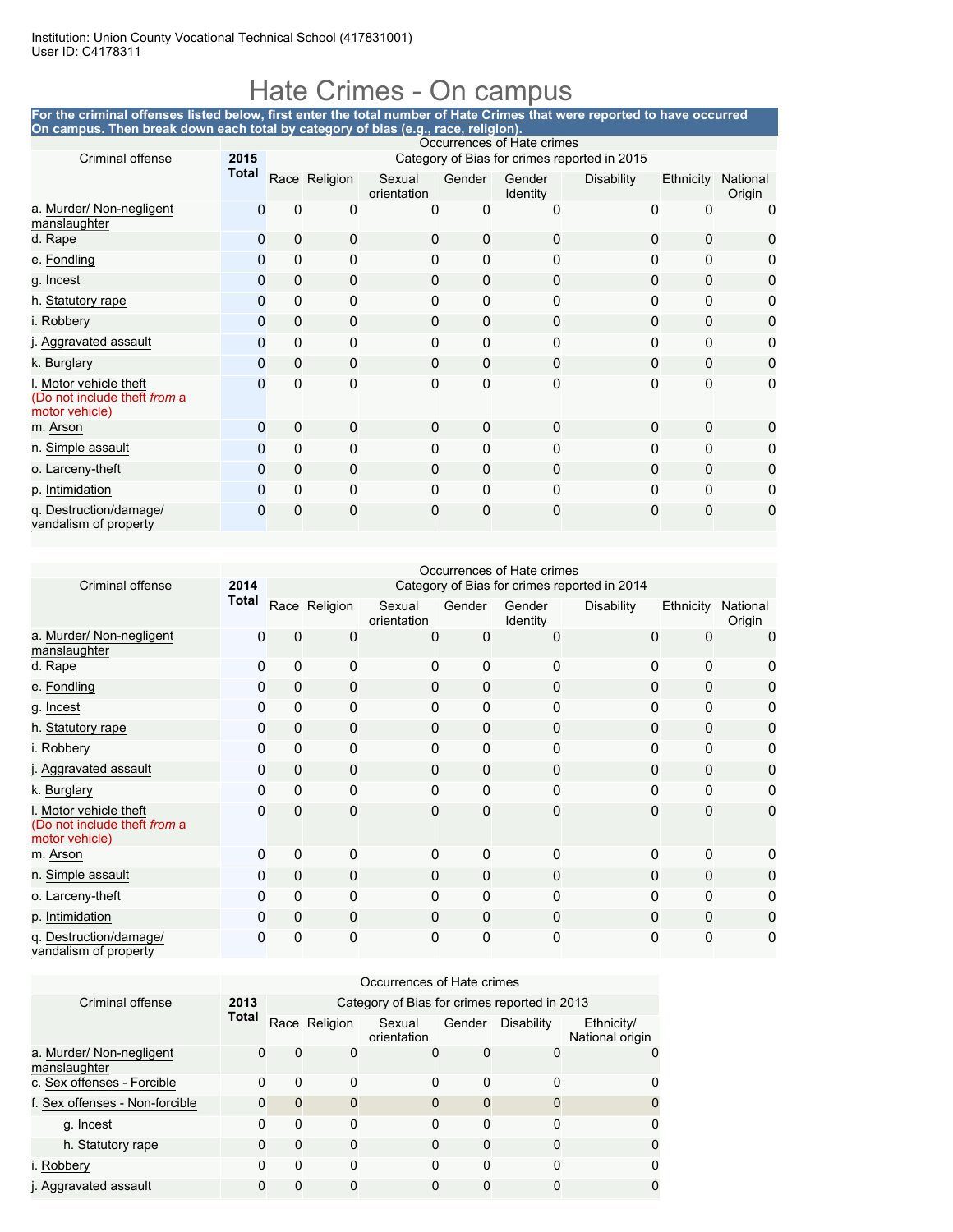| k. Burglary                                     | 0 | 0 | 0 | 0        | 0 |   | 0 |
|-------------------------------------------------|---|---|---|----------|---|---|---|
| I. Motor vehicle theft                          |   | 0 | 0 | $\Omega$ | 0 | 0 | 0 |
| m. Arson                                        | 0 | 0 | 0 | 0        | 0 | 0 | 0 |
| n. Simple assault                               |   | 0 | 0 | 0        | 0 | 0 | 0 |
| o. Larceny-theft                                |   | 0 | 0 | 0        | 0 | 0 | 0 |
| p. Intimidation                                 |   | 0 | 0 | $\Omega$ | 0 | 0 | 0 |
| q. Destruction/damage/<br>vandalism of property |   | 0 | 0 |          | 0 |   |   |

#### **Caveat:**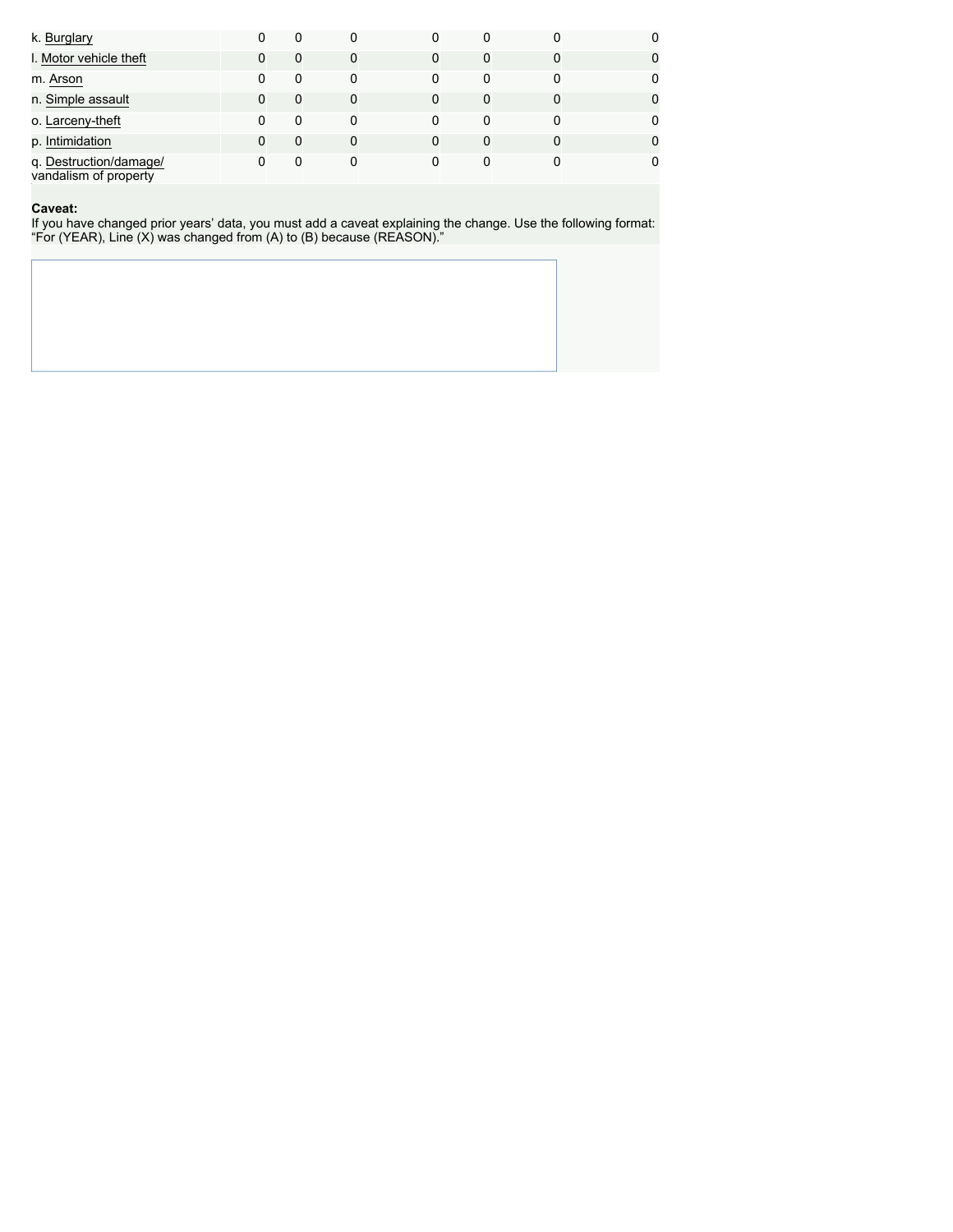### Hate Crimes - Public Property

**For the criminal offenses listed below, first enter the total number of Hate Crimes that were reported to have occurred on Public Property. Then break down each total by category of bias (e.g., race, religion).** Occurrences of Hate c

|                                                                          | OCCUITENCES OF FIGILE CHILICS |                                              |               |                       |              |                    |            |   |                           |  |  |  |
|--------------------------------------------------------------------------|-------------------------------|----------------------------------------------|---------------|-----------------------|--------------|--------------------|------------|---|---------------------------|--|--|--|
| Criminal offense                                                         | 2015                          | Category of Bias for crimes reported in 2015 |               |                       |              |                    |            |   |                           |  |  |  |
|                                                                          | <b>Total</b>                  |                                              | Race Religion | Sexual<br>orientation | Gender       | Gender<br>Identity | Disability |   | Ethnicity National origin |  |  |  |
| a. Murder/ Non-negligent<br>manslaughter                                 | O                             | 0                                            | 0             | 0                     | 0            | O                  | $\Omega$   | n |                           |  |  |  |
| d. Rape                                                                  | $\Omega$                      | $\Omega$                                     | 0             | $\mathbf 0$           | $\mathbf{0}$ | 0                  | $\Omega$   | 0 | 0                         |  |  |  |
| e. Fondling                                                              | $\Omega$                      | 0                                            | $\Omega$      | 0                     | $\Omega$     | 0                  | $\Omega$   | O |                           |  |  |  |
| g. Incest                                                                | 0                             | 0                                            | 0             | 0                     | $\Omega$     | 0                  | 0          | 0 | 0                         |  |  |  |
| h. Statutory rape                                                        | 0                             | 0                                            | 0             | 0                     | $\Omega$     | 0                  | $\Omega$   | 0 | 0                         |  |  |  |
| i. Robbery                                                               | 0                             | 0                                            | 0             | 0                     | $\Omega$     | 0                  | 0          | 0 | 0                         |  |  |  |
| j. Aggravated assault                                                    | 0                             | 0                                            | 0             | 0                     | $\mathbf{0}$ | 0                  | 0          | 0 | 0                         |  |  |  |
| k. Burglary                                                              | 0                             | 0                                            | 0             | 0                     | $\Omega$     | 0                  | $\Omega$   | 0 | 0                         |  |  |  |
| I. Motor vehicle theft<br>(Do not include theft from a<br>motor vehicle) | $\Omega$                      | 0                                            | 0             | 0                     | 0            | $\Omega$           | $\Omega$   | 0 | 0                         |  |  |  |
| m. Arson                                                                 | $\Omega$                      | 0                                            | 0             | $\mathbf 0$           | $\Omega$     | 0                  | $\Omega$   | 0 |                           |  |  |  |
| n. Simple assault                                                        | 0                             | 0                                            | 0             | 0                     | $\mathbf{0}$ | 0                  | $\Omega$   | 0 | O                         |  |  |  |
| o. Larceny-theft                                                         | 0                             | 0                                            | 0             | 0                     | $\Omega$     | 0                  | $\Omega$   | 0 | 0                         |  |  |  |
| p. Intimidation                                                          | 0                             | 0                                            | 0             | 0                     | $\Omega$     | 0                  | $\Omega$   | 0 | 0                         |  |  |  |
| q. Destruction/damage/<br>vandalism of property                          | 0                             | 0                                            | 0             | 0                     | $\mathbf 0$  | 0                  | 0          | Ω | 0                         |  |  |  |

|                                                                          |              |                                              |               |                       |          | Occurrences of Hate crimes |                   |          |                           |  |  |  |
|--------------------------------------------------------------------------|--------------|----------------------------------------------|---------------|-----------------------|----------|----------------------------|-------------------|----------|---------------------------|--|--|--|
| Criminal offense                                                         | 2014         | Category of Bias for crimes reported in 2014 |               |                       |          |                            |                   |          |                           |  |  |  |
|                                                                          | <b>Total</b> |                                              | Race Religion | Sexual<br>orientation | Gender   | Gender<br>identity         | <b>Disability</b> |          | Ethnicity National origin |  |  |  |
| a. Murder/ Non-negligent<br>manslaughter                                 | 0            | 0                                            | 0             | 0                     | 0        | 0                          | 0                 | 0        | 0                         |  |  |  |
| d. Rape                                                                  | 0            | 0                                            | 0             | 0                     | 0        | 0                          | 0                 | 0        |                           |  |  |  |
| e. Fondling                                                              | 0            | 0                                            | 0             | 0                     | 0        | 0                          | 0                 | 0        |                           |  |  |  |
| g. Incest                                                                | 0            | 0                                            | $\Omega$      | 0                     | $\Omega$ | 0                          | 0                 | 0        |                           |  |  |  |
| h. Statutory rape                                                        | 0            | 0                                            | 0             | $\Omega$              | $\Omega$ | $\Omega$                   | $\Omega$          | 0        |                           |  |  |  |
| i. Robbery                                                               | $\Omega$     | 0                                            | $\Omega$      | 0                     | 0        | 0                          | 0                 | $\Omega$ |                           |  |  |  |
| j. Aggravated assault                                                    | 0            | 0                                            | 0             | 0                     | 0        | 0                          | 0                 | 0        |                           |  |  |  |
| k. Burglary                                                              | 0            | 0                                            | $\Omega$      | $\mathbf{0}$          | $\Omega$ | 0                          | $\Omega$          | $\Omega$ |                           |  |  |  |
| l. Motor vehicle theft<br>(Do not include theft from a<br>motor vehicle) | $\Omega$     | 0                                            | 0             | 0                     | 0        | 0                          | 0                 | 0        | 0                         |  |  |  |
| m. Arson                                                                 | $\Omega$     | 0                                            | $\Omega$      | 0                     | $\Omega$ | 0                          | 0                 | 0        |                           |  |  |  |
| n. Simple assault                                                        | 0            | 0                                            | $\Omega$      | $\Omega$              | $\Omega$ | $\Omega$                   | $\Omega$          | 0        |                           |  |  |  |
| o. Larceny-theft                                                         | 0            | 0                                            | $\Omega$      | 0                     | $\Omega$ | 0                          | 0                 | 0        |                           |  |  |  |
| p. Intimidation                                                          | 0            | 0                                            | 0             | 0                     | $\Omega$ | 0                          | $\Omega$          | $\Omega$ |                           |  |  |  |
| q. Destruction/damage/<br>vandalism of property                          | 0            | 0                                            | 0             | 0                     | 0        | 0                          | 0                 | 0        | 0                         |  |  |  |

|                                          | Occurrences of Hate crimes |                                              |               |                       |        |            |                               |  |  |  |  |
|------------------------------------------|----------------------------|----------------------------------------------|---------------|-----------------------|--------|------------|-------------------------------|--|--|--|--|
| Criminal offense                         | 2013                       | Category of Bias for crimes reported in 2013 |               |                       |        |            |                               |  |  |  |  |
|                                          | <b>Total</b>               |                                              | Race Religion | Sexual<br>orientation | Gender | Disability | Ethnicity/<br>National origin |  |  |  |  |
| a. Murder/ Non-negligent<br>manslaughter | 0                          | $\Omega$                                     | 0             | 0                     | 0      | 0          |                               |  |  |  |  |
| c. Sex offenses - Forcible               | 0                          | $\Omega$                                     | 0             | 0                     | 0      | 0          |                               |  |  |  |  |
| f. Sex offenses - Non-forcible           | 0                          | $\Omega$                                     | 0             | 0                     | 0      |            |                               |  |  |  |  |
| g. Incest                                | 0                          | 0                                            | 0             | 0                     | 0      | 0          |                               |  |  |  |  |
| h. Statutory rape                        | 0                          | 0                                            | 0             | 0                     | 0      | 0          |                               |  |  |  |  |
| i. Robberv                               | 0                          | 0                                            | 0             |                       |        |            |                               |  |  |  |  |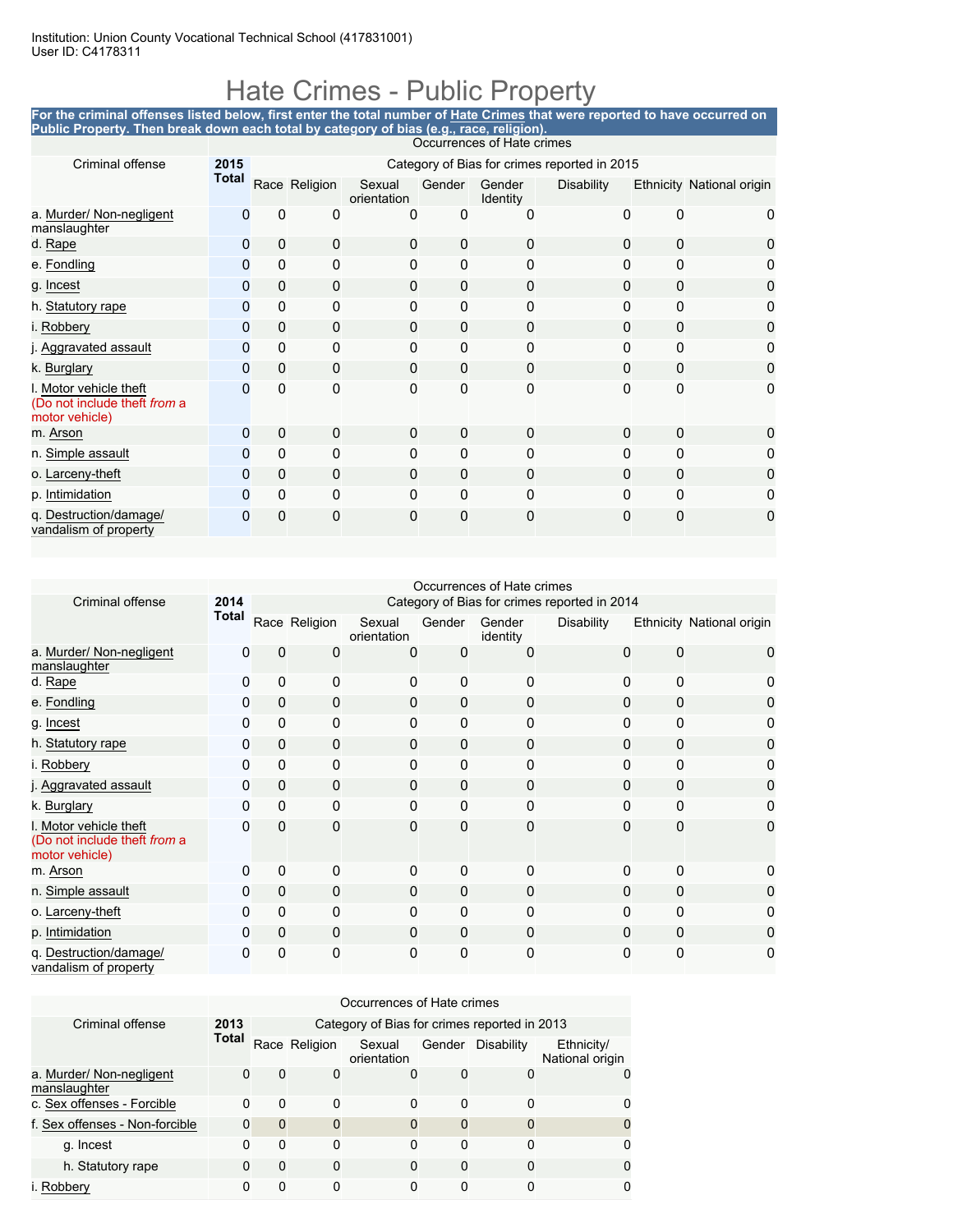| j. Aggravated assault                           | 0        | $\Omega$ | 0        |   |          | 0 |  |
|-------------------------------------------------|----------|----------|----------|---|----------|---|--|
| k. Burglary                                     | 0        | 0        | 0        |   | $\Omega$ | 0 |  |
| I. Motor vehicle theft                          | 0        | 0        | 0        | 0 | 0        | 0 |  |
| m. Arson                                        | $\Omega$ | 0        | 0        | 0 | 0        | 0 |  |
| n. Simple assault                               | 0        | 0        | $\Omega$ | 0 | $\Omega$ | 0 |  |
| o. Larceny-theft                                | 0        | 0        | 0        | 0 | 0        | 0 |  |
| p. Intimidation                                 | 0        | 0        | 0        | 0 | 0        | 0 |  |
| q. Destruction/damage/<br>vandalism of property | 0        | 0        | 0        | 0 | 0        | 0 |  |

#### **Caveat:**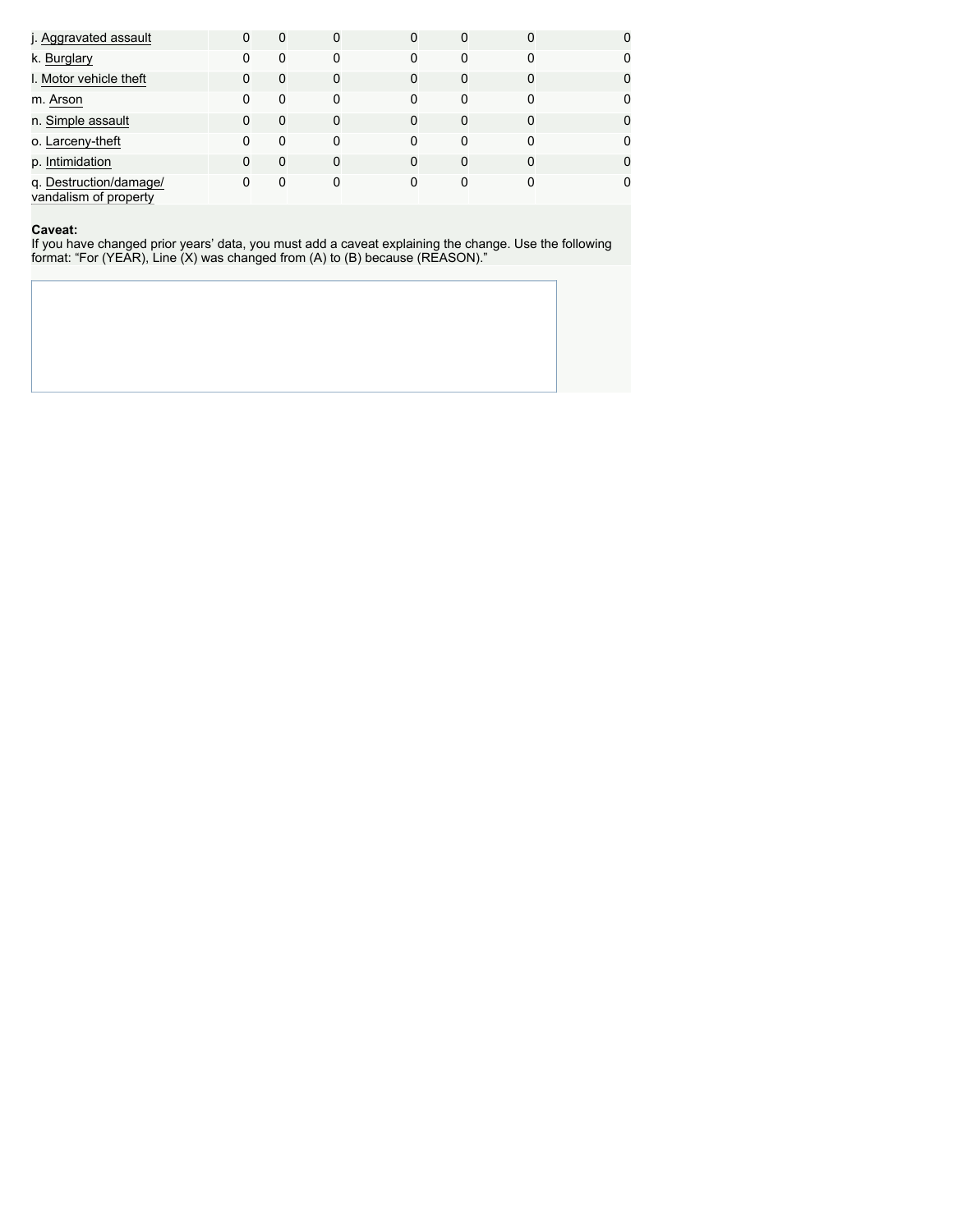Institution: Union County Vocational Technical School (417831001) User ID: C4178311

# VAWA Offenses - On Campus

| For each of the following crimes, enter the number reported to have occurred On Campus. |                            |      |      |  |  |  |  |  |
|-----------------------------------------------------------------------------------------|----------------------------|------|------|--|--|--|--|--|
|                                                                                         | Total occurences On Campus |      |      |  |  |  |  |  |
| Crime                                                                                   | 2013                       | 2014 | 2015 |  |  |  |  |  |
| a. Domestic violence                                                                    |                            |      |      |  |  |  |  |  |
| b. Dating violence                                                                      |                            |      |      |  |  |  |  |  |
| c. Stalking                                                                             |                            |      |      |  |  |  |  |  |
|                                                                                         |                            |      |      |  |  |  |  |  |

**Caveat:**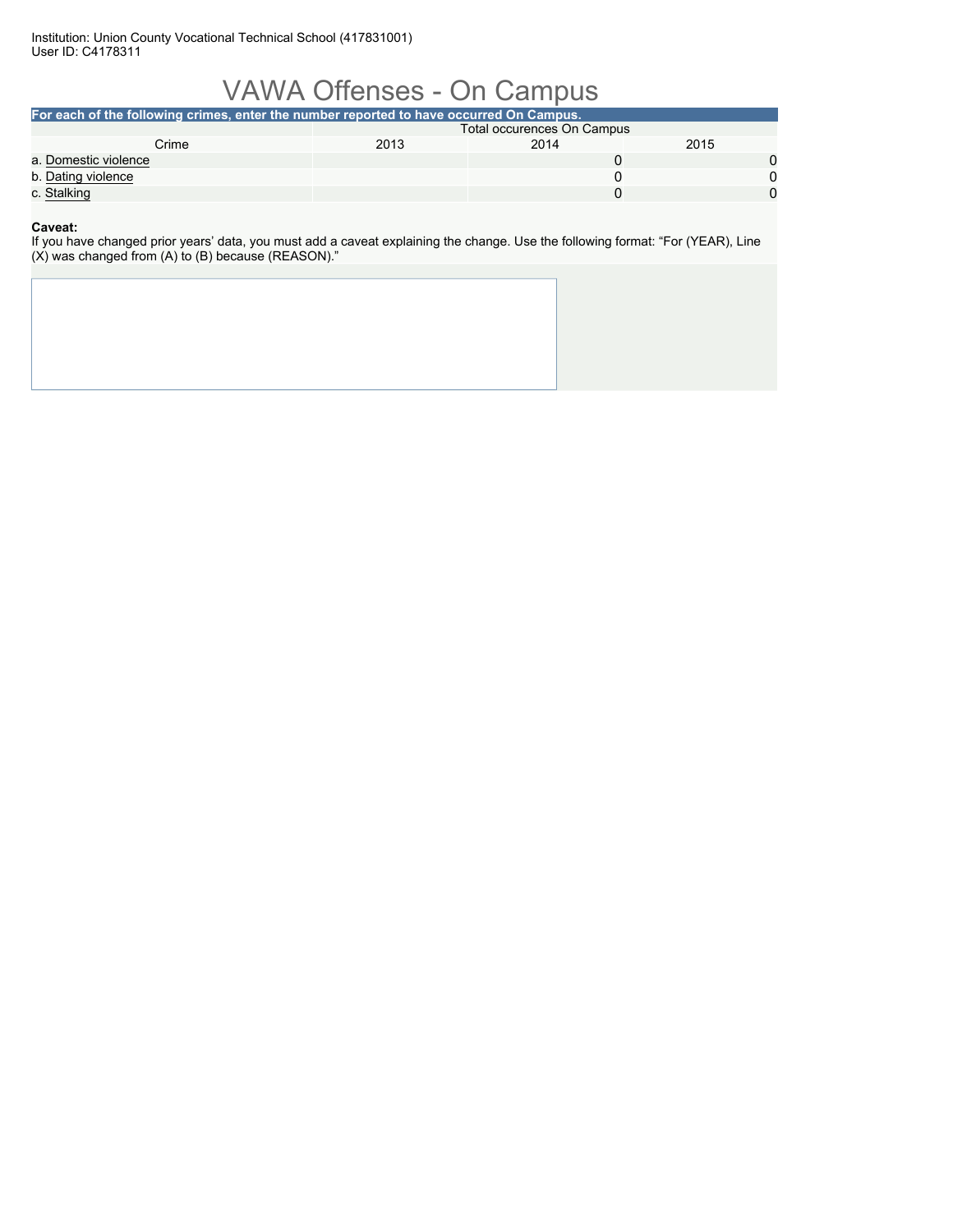Institution: Union County Vocational Technical School (417831001) User ID: C4178311

# VAWA Offenses - Public Property

| For each of the following crimes, enter the number reported to have occurred on Public Property. |                                     |      |      |  |  |  |
|--------------------------------------------------------------------------------------------------|-------------------------------------|------|------|--|--|--|
|                                                                                                  | Total occurences on Public Property |      |      |  |  |  |
| Crime                                                                                            | 2013                                | 2014 | 2015 |  |  |  |
| a. Domestic violence                                                                             |                                     |      |      |  |  |  |
| b. Dating violence                                                                               |                                     |      |      |  |  |  |
| c. Stalking                                                                                      |                                     |      |      |  |  |  |
|                                                                                                  |                                     |      |      |  |  |  |

**Caveat:**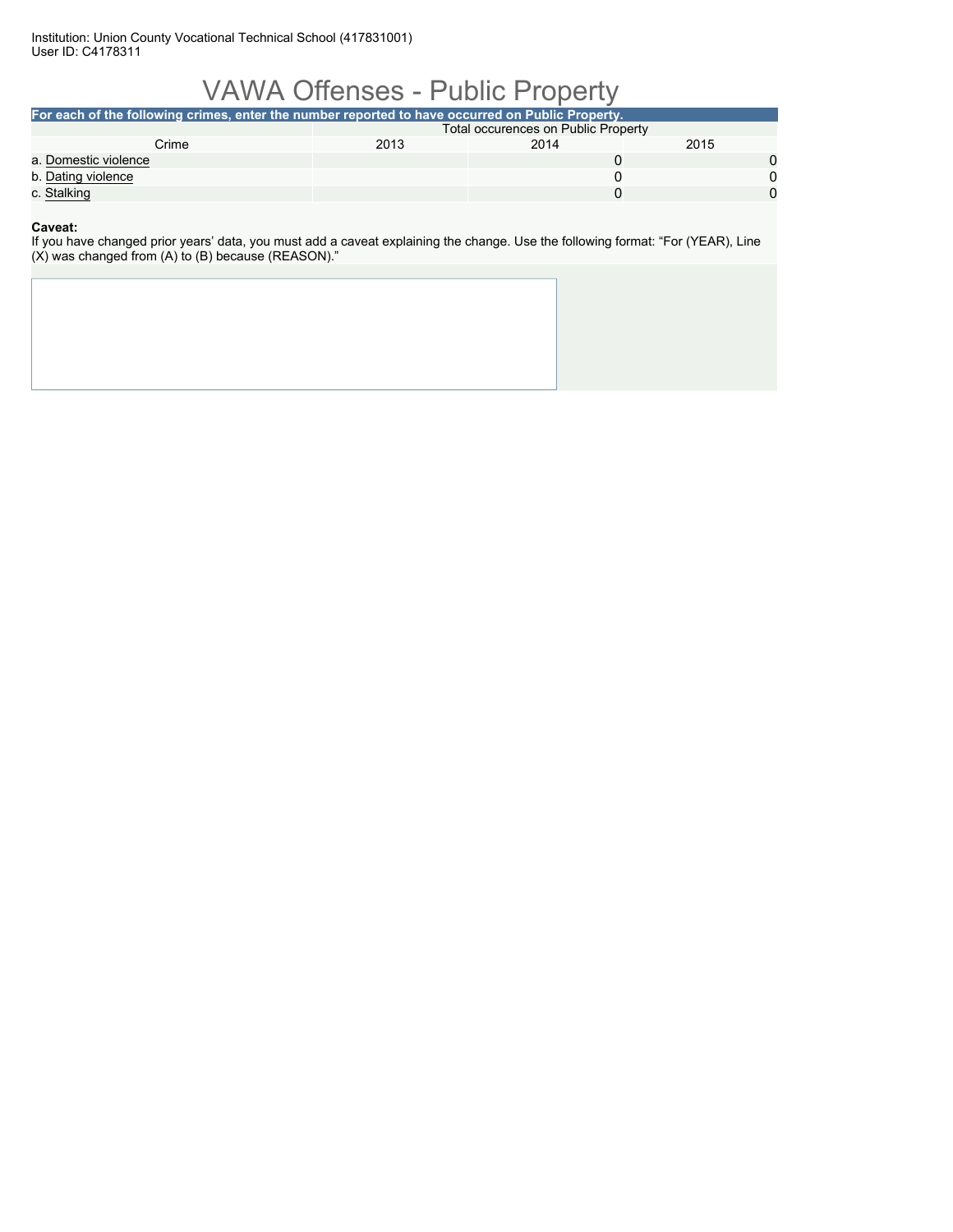# Arrests - On campus

| Enter the number of Arrests for each of the following crimes that occurred On Campus. |                   |      |      |  |  |  |  |  |
|---------------------------------------------------------------------------------------|-------------------|------|------|--|--|--|--|--|
| Do NOT include drunkenness or driving under the influence in Liguor law violations.   |                   |      |      |  |  |  |  |  |
|                                                                                       | Number of Arrests |      |      |  |  |  |  |  |
| Crime                                                                                 | 2013              | 2014 | 2015 |  |  |  |  |  |
| a. Weapons: carrying, possessing, etc.                                                |                   |      |      |  |  |  |  |  |
| b. Drug abuse violations                                                              |                   |      |      |  |  |  |  |  |
| c. Liguor law violations                                                              |                   |      |      |  |  |  |  |  |

### **Caveat:**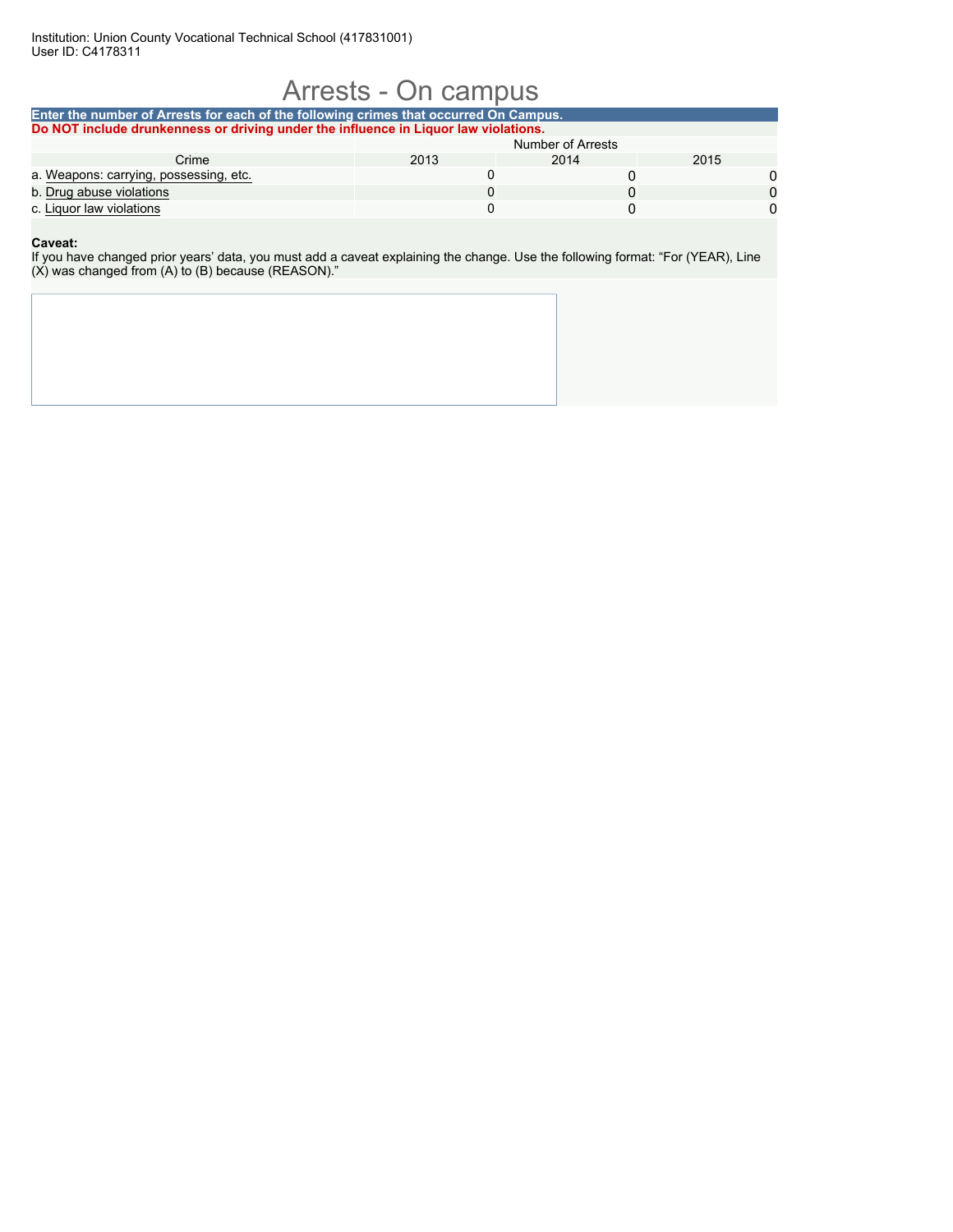### Arrests - Public Property

### **Enter the number of Arrests for each of the following crimes that occurred on Public Property. Do NOT include drunkenness or driving under the influence in Liquor law violations.** Number of Arrests Crime 2013 2014 2015 a. Weapons: carrying, possessing, etc. 0 0 0 b. Drug abuse violations 0 0 0 c. Liquor law violations and the control of the control of the control of the control of the control of the control of the control of the control of the control of the control of the control of the control of the control o

### **Caveat:**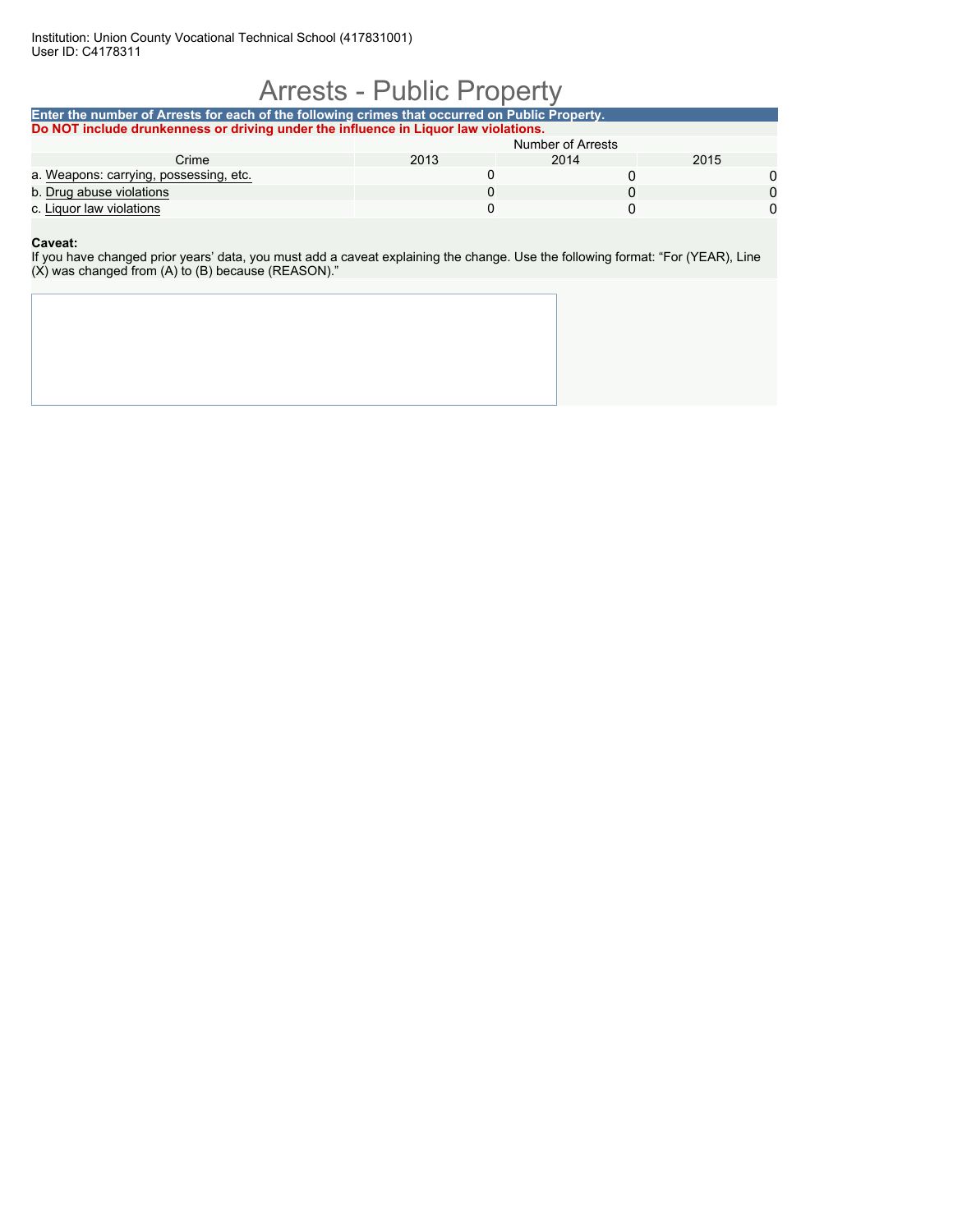# Disciplinary Actions - On Campus

**Enter the number of persons referred for disciplinary action for crimes that occurred On Campus for each of the following categories. Do not include disciplinary actions that were strictly for school policy violations. If the disciplinary action is the result of an arrest, please do not count it here; count the violation as 1 arrest. Do NOT include drunkenness or driving under the influence in Liquor law violations.** Number of persons referred for Disciplinary Action Crime 2013 2014 2015 a. Weapons: carrying, possessing, etc. 0 0 0 b. Drug abuse violations 0 0 0

c. Liquor law violations

#### **Caveat:**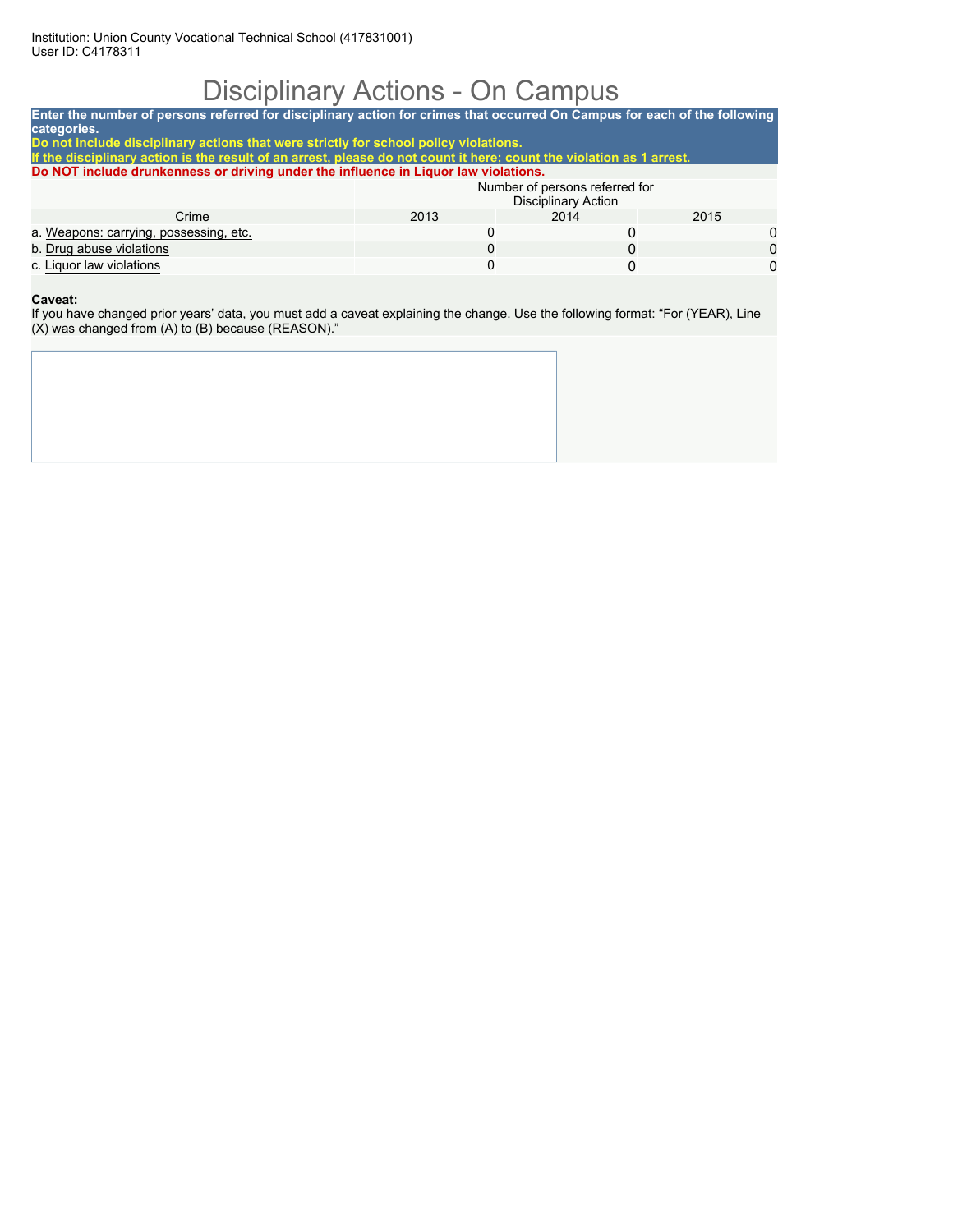# Disciplinary Actions - Public Property

| Enter the number of persons referred for disciplinary action for crimes that occurred on Public Property for each of the<br>following categories.<br>Do not include disciplinary actions that were strictly for school policy violations.<br>If the disciplinary action is the result of an arrest, please do not count it here; count the violation as 1 arrest. |   |  |  |  |  |
|-------------------------------------------------------------------------------------------------------------------------------------------------------------------------------------------------------------------------------------------------------------------------------------------------------------------------------------------------------------------|---|--|--|--|--|
|                                                                                                                                                                                                                                                                                                                                                                   |   |  |  |  |  |
|                                                                                                                                                                                                                                                                                                                                                                   |   |  |  |  |  |
|                                                                                                                                                                                                                                                                                                                                                                   |   |  |  |  |  |
|                                                                                                                                                                                                                                                                                                                                                                   |   |  |  |  |  |
| Do NOT include drunkenness or driving under the influence in Liquor law violations.                                                                                                                                                                                                                                                                               |   |  |  |  |  |
| Number of persons referred for<br><b>Disciplinary Action</b>                                                                                                                                                                                                                                                                                                      |   |  |  |  |  |
| 2013<br>Crime<br>2014<br>2015                                                                                                                                                                                                                                                                                                                                     |   |  |  |  |  |
| a. Weapons: carrying, possessing, etc.                                                                                                                                                                                                                                                                                                                            | 0 |  |  |  |  |
| b. Drug abuse violations<br>0<br>0                                                                                                                                                                                                                                                                                                                                |   |  |  |  |  |
| c. Liquor law violations<br>0                                                                                                                                                                                                                                                                                                                                     | 0 |  |  |  |  |

#### **Caveat:**